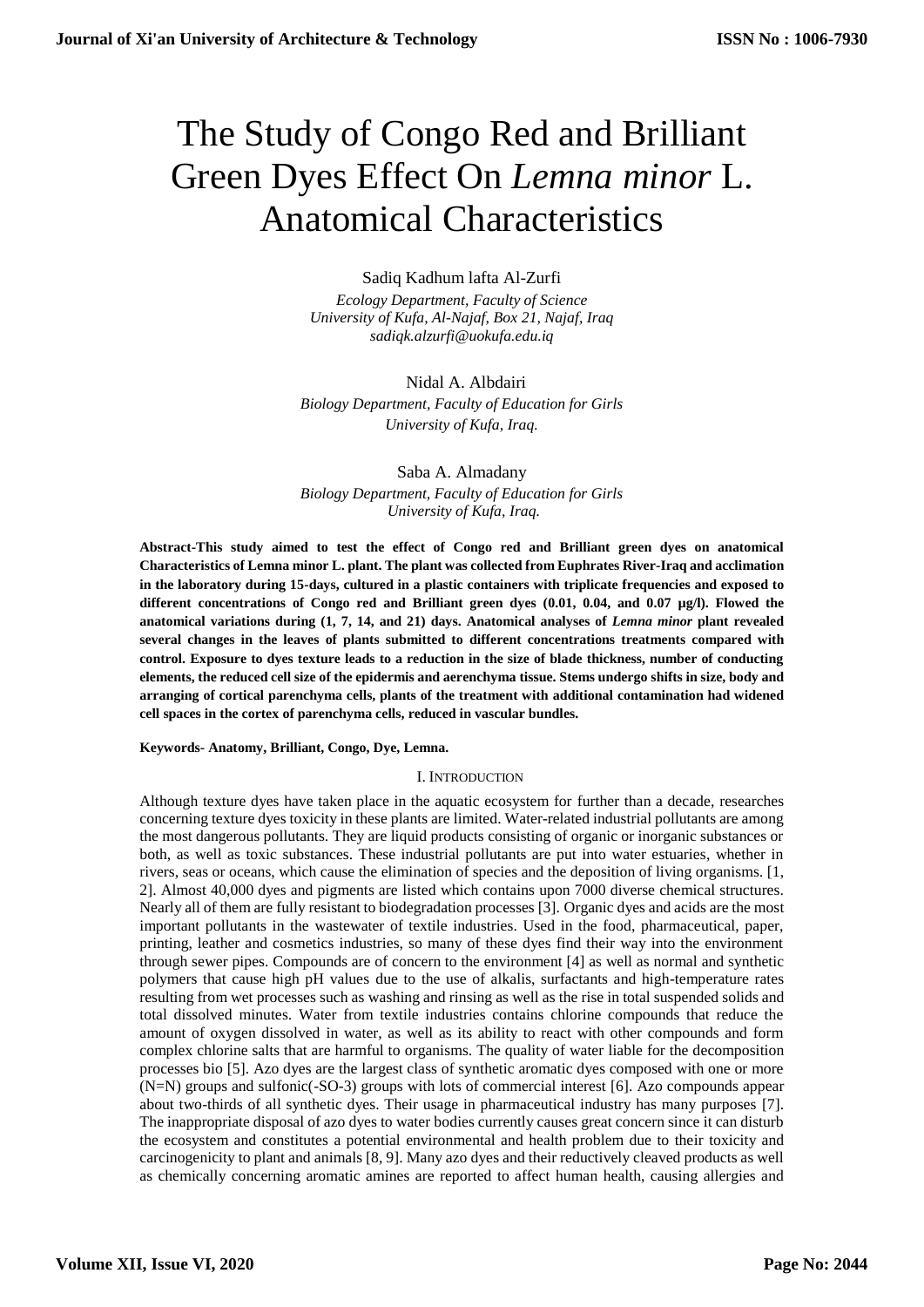other human maladies [10]. The effects of [Malachite Green](https://www.sciencedirect.com/topics/agricultural-and-biological-sciences/malachite-green) (MG) on plant species have been mostly examined using seed germination and the plant seedling stage, with germination and seedling development being generally inhibited [11, 12].In other study that [Malachite Green](https://www.sciencedirect.com/topics/agricultural-and-biological-sciences/malachite-green) (MG) contamination in water also caused negative effects to B. chinensis, in particular at concentrations greater than 1 mg/From the results, the negative effects of MG were strongly evidenced on root growth which was reduced by 50% upon exposure to MG of 2 mg/L and 4 mg/L compared to the control or 1 mg/L MG treatments [13]. Considering the potential risk of accidents due to industrial dyes activity and the importance of plant for the ecosystem this study aims to the presented study anatomy and doing crosssections of plant organs of Lemna minor exposure with dyes for 21 days, which absorbed dyes are accumulated.

## II. MATERIAL AND METHODS

The study was conducted from January to July 2019 in the Department of Ecology lab. The floating plant Lemna minor was collected from Euphrates River. The plant used have been chosen due to their wide distribution throughout for being native to the Euphrates river and typical of the aquatic ecosystem. Plant were washed various times with tap water then distilled water in order to take off any small invertebrates and algae [14]. Plant were adapted for 14 days in tap water. After acclimatization, they were exposed to the selected concentration at (0.01, 0.04, 0.07) µg/l for Red dye (Congo) and Green dye (Brilliant) at a time interval of 1, 7, 14 and 21 days. Triplicate batch tests were conducted in plastic container of dimensions (30\*20\*30) cm. Chosen dyes concentration was added in each container from prepared stock solution. About 20 gm plant was kept in each container, the water level was adjusted. All containers were exposed to light adequately (500 lux) and fixed temperature (28  $\mathring{C}$ ) for detention time of 21 days. Every day, tap water was added to maintain the same level in each container. After whenever interval the plant was collected and washed with deionized water to take off any metal adhering to its surface. The washed plant samples were carefully dried. The anatomical analyses of Lemna minor leaves were carried out after 21 days of exposure to texture dyes (Red Congo and Brilliant Green), by sampling leaves presenting visible alterations and leaves in the control group and storing them in 70% ethanol. Transversal parts were performed within bulb and the median region of leaves for the mounting of semi-permanent microscope slides. The histological parts were filtered with sodium hypochlorite, washed with filtered water, stained with Safra-blau coloration, placed upon microscope slides and cover slips with a drop of glycerin, and embedded with nail polish. Watching of the histological parts were completed using an optic microscope [15].

### III. RESULTS

The problem of dyes in industrial wastewater has received "great" attention because of its carcinogenic and mutagenic effect of humans and other organisms as well as the toxic effect of plants and microorganisms [8]. Plate 1 showed Leaf longitudinal sections of Lemna minor at adding industrial dye ( Congo Red ) 0.01µg/l concentration where that the A plate represent Lemna minor plant, B represents plant as Control during the first day, C represents Plant in 7th day, show shrivel in the surface of upper and lower epidermis and increase cell walls thickness, D represents plant during 14th day, where the surface of the epidermis increased with a minimize of leaves thickness and reduction in mesophyll tissue and initiation of aerenchyma dissolution (Table 1). E and F represent plant in 21st day, where most of the mesophyll layer was occupied by aerenchyma tissue and curvature of the inner surface of the epidermis. Clear plate 2 leaf longitudinal sections of Lemna minor under X40, X100 and X400 magnification with scale bars (100, 250 and 1000) μm respectively, after adding texture dye (Congo Red) with 0.04. µg/l Where the A represent Lemna minor plant, B represent Control in the first day, C represent plant in 7th day show the plant begins to fall into the aquarium bottom and D represent plant in 14th and 21st day, where increases the surface of the epidermis curvature with shrivel in the surface of the upper and lower epidermis and receding the thickness of the mesophyll layer (Table 1) and increase the thickness of cell walls. E and  $F =$  plant in 100X and 400X magnification, where most of the mesophyll layer was occupied with industrial dye.

Plate 3 clear leaf longitudinal sections (B,C) and cross-section( E) of Lemna minor under X40 after adding texture dye (Congo Red) with 0.07 µg/l that A represent Lemna minor plant , B represent Control in the first day, C and D represent plant during (7th and 14th ) day , show the plant appear yellowish and sink in pole , where the volume of mesophyll doubled and an increase in the aerenchyma number with a small size and E represent plant in 21st day , where diameter of the vascular bundle become smaller (Table 1) with curvature of the outer and inner roof of the epidermis.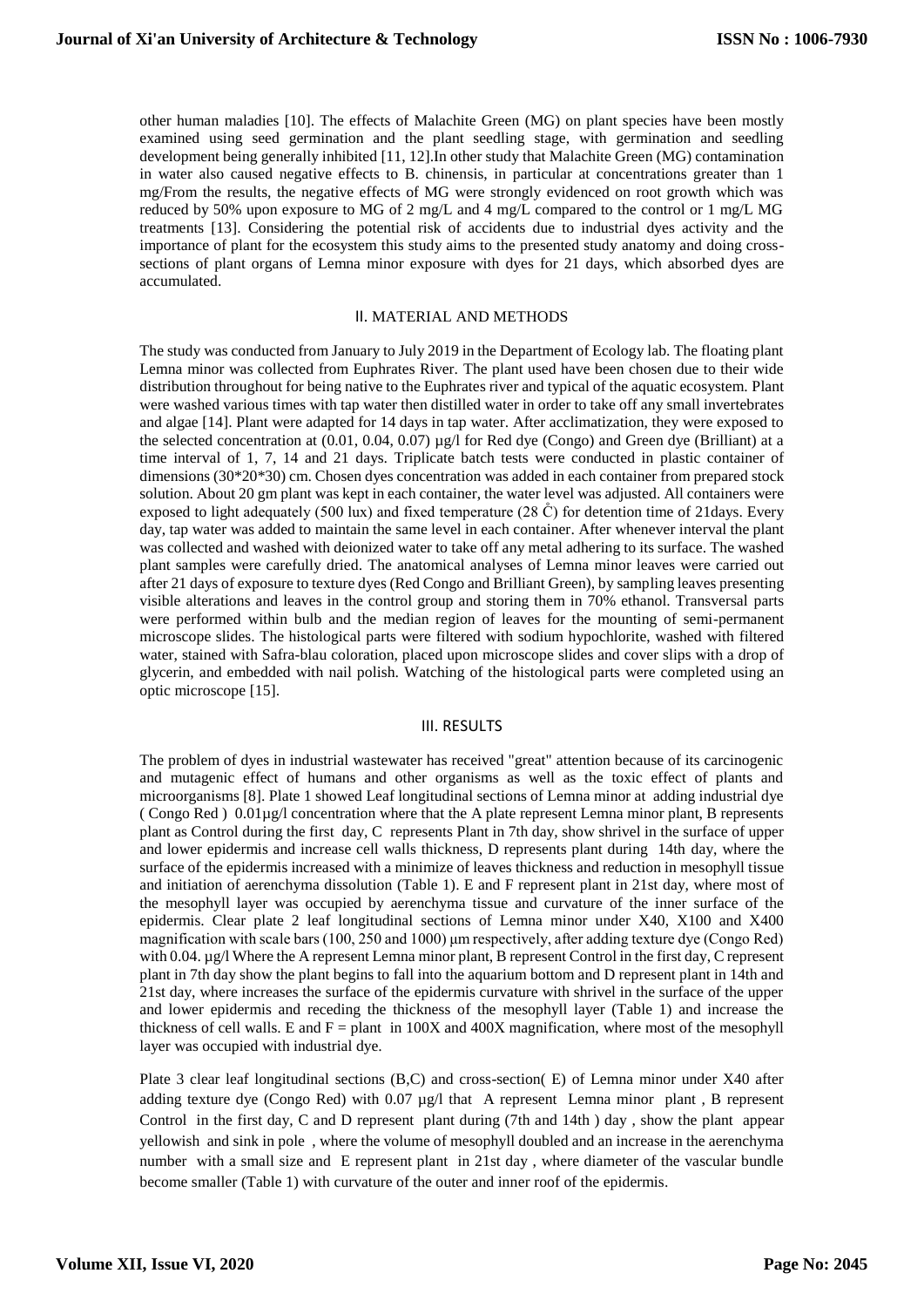While plate 4 clear Longitudinal sections of Lemna minor leaf after  $(1,7,14 \text{ and } 21)$  day of exposure to texture dye (Brilliant Green) at concentration of 0.01 µg/l that A represents Lemna minor plant , B represents Control in the first day, C represents plant in 7th day, Show shrivel in epidermis and plants have yellowish appearance , D represents plant during the 14th day, where the surface of the epidermis increased with a minimize of leaves thickness and reduction in mesophyll tissue and initiation of aerenchyma dissolution (Table 1),and E represents plant in 21st day, where most of the mesophyll layer was hardened and lack of aerenchyma tissue and multiple layers of the epidermis and small size of a plant in general , So note that the plant at the end of the experiment fell to the bottom.

Plate (5,6) clear the longitudinal sections of Lemna minor leaf after (1,7,14 and 21) day of exposure to texture dye (Brilliant Green) at concentration of 0.04 µg/l. plates showed that A represents Lemna minor plant , B represents in the first day, C represents plant in 7th day. The plant begins to drop down into the aquarium bottom , D, E and F represents plant in 21st day, Where increases the roof of the epidermis curvature with shrivel in the roof of the upper and lower epidermis and receding the thickness of the mesophyll layer and increase the thickness of cell walls. E and F represents plant in 100X and 400X mag knsz';vcxnification, where most of the mesophyll layer was occupied with texture dye.

Plate 7 clear Cross sections of Lemna minor leaf after (1,7,14 and 21) day of exposure to texture dye (Brilliant Green) at concentration of 0.07 µg/l that A represents Lemna minor plant , B represents plant Control in the first day, C represents Plant in 7th day showed the epidermis begins to shrivel and accumulation of dye at outside of cell wall , D represents plant during 14th day where most of mesophyll converted to hypodermis cell with limited of aerenchyma cell ,and E represents plant in 21st day, where increases the shrivel in the roof of the upper and lower epidermis and receding the thickness of the mesophyll layer , Where most of the mesophyll layer was occupied with industrial dye. plant leaves at the ending of the experiment come to be completely disintegrates. It remains a thin layer of the epidermis and the plant is dead.

## IV DISCUSSION

Emergent and floating plants are important to fish, wildlife, and humans. Some articles have briefed the worth of these plants for fish and wildlife [16, 17, 18]. The contamination of leaves of aquatic plants with dyes would cause the contamination of fish. The Lemna minor used as feed on the fish production in polyculture system [19] and thus, the death of those plants could cause a drastic reduction in the feeding options for this fish and due to their dense mass of roots for some aquatic plant as Eichhornia crassipes provide habitat for fish, fingerlings, insects, and other aquatic organisms [20]. The lowering of thickness and even the loss of palisade parenchyma tissue resulting from exposure to the dye indicate that even if the plant produces new leaves they will have their functions compromised. Were in another study [21] showed the high concentration of heavy metal causes general the lack of thickness of leaf and tortuosity of the epidermis surface, airspace decreased in number and increased in the area, the disintegration of mesophyll cell and epidermis cell increased in thickness. Palisade parenchyma is found generally in the adaxial or upper roof of the leaves and consists of areas of elongated cells, rich in chloroplasts, placed perpendicularly to the surface of the foliar limb, presenting intercellular spaces [22]. This is the major tissue responsible for the photosynthesis of tracheophytes and presents high plasticity in response to environmental factors for a wide diversity of plants [23], including L.minor, as demonstrated in this study. Our conclusion found in [17], which have been reported that size variations in epidermal tissues in response to water pollution conditions. Increased thickness of the abaxial and adaxial, as caused by heavy metals, might be related to adsorption of metals in the cell walls, constituting an alternative pathway for allocation of these ions and preventing their translocation to photo-synthetic tissues [24]. The inhibition of root growth causes a reduction in nutrient absorption, increasing the plant's stress and hampering their development. Although in the present study the roots of L.minor were not measured, Plants also secrete some chemical compounds known as exudates to initiate and support the root bacterial community to perform degradation (photostimulation) [25].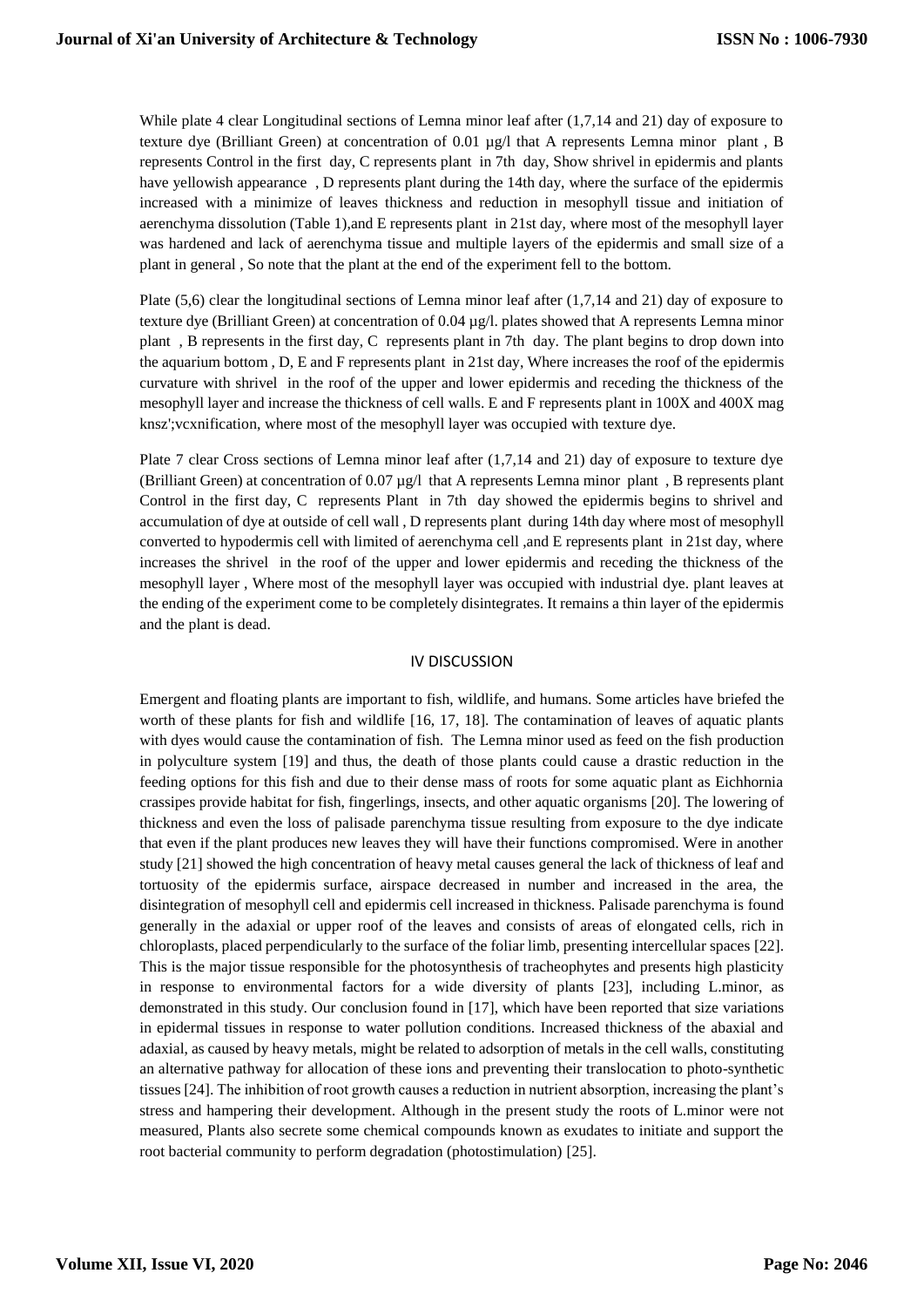These results indicate that texture dye (Brilliant Green) cause more severe effects on Lemna minor than Red Congo. On the other hand, the insoluble part of the dyes reaching the root system where the pollutant becomes available for absorption by the plants. The implication of such differences in the case of texture dyes in aquatic ecosystems is that Brilliant Green could cause immediate damage to Lemna minor, while Red Congo to L. minor damage would be evident only after prolonged exposure.

Thus, even though texture dyes may not be immediately lethal to fish, it would cause the loss of habitat and the accumulation of dead organic matter in the environment. The decomposition of this material will further decrease oxygen availability in aquatic ecosystems. Heavy metals would also contaminate the dead organic matter [26] and when decomposition takes place toxic elements may be incorporated into the trophic chains via the ingestion of plant material by invertebrates, preferential food items of several fish species.



Plate (1): Longitudinal sections of Lemna minor leaf after (1,7,14 and 21) day of exposure to texture dye (Congo Red) at concentration of 0.01  $\mu$ g/l . The images are shown in X 40 magnification with scale bars =100  $\mu$ m.1=Epidermis cells, 2=Parenchyma tissue, 3=Aerenchyma tissue, 4=vascular bundle, 5= Central pore of Vascular bundle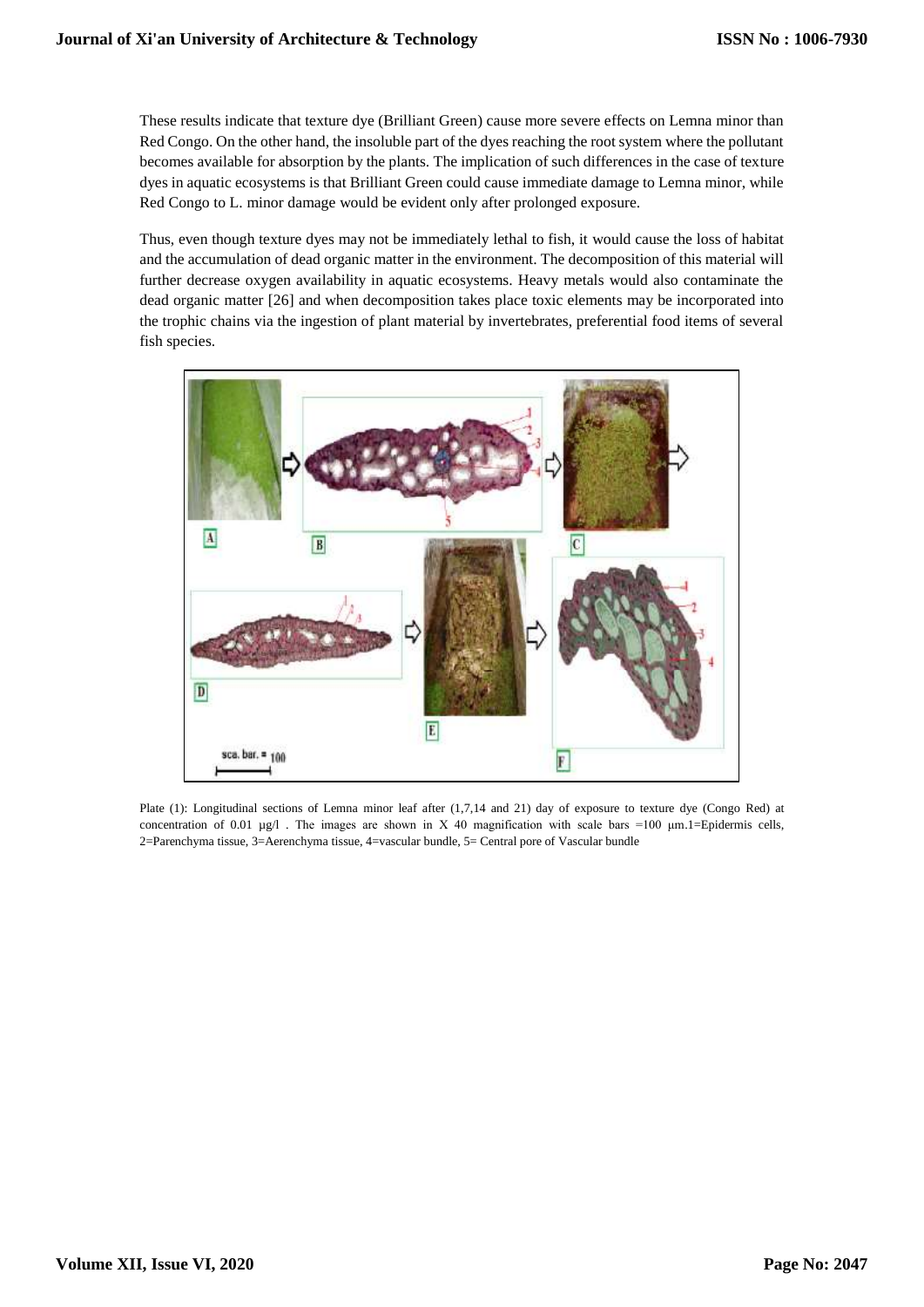

Plate (2): Longitudinal sections of Lemna minor leaf after (1,7,14 and 21) day of exposure to texture dye (Congo Red) at concentration of 0.04  $\mu$ g/l. The images are shown in X 40, X100 and X400 magnification with scale bars = 100, 250 and 1000 μm:1=Epidermis cells, 2=Parenchyma tissue, 3=Aerenchyma tissue, 4=Vascular bundle, 5= Central pore of Vascular bundle, 6= Accumulation of dye



Plate (3): Longitudinal sections (B) and cross section in (D,E) of Lemna minor leaf after (1,7,14 and 21) day of exposure to texture dye (Congo Red) at concentration of 0.07 μg/l. The images are shown in X40 magnification with scale bars =100 μm. 1=Epidermis cells, 2= Parenchyma tissue, 4= Aerenchyma tissue, 5=Vascular bundles, 6= The central pore of vascular bundle.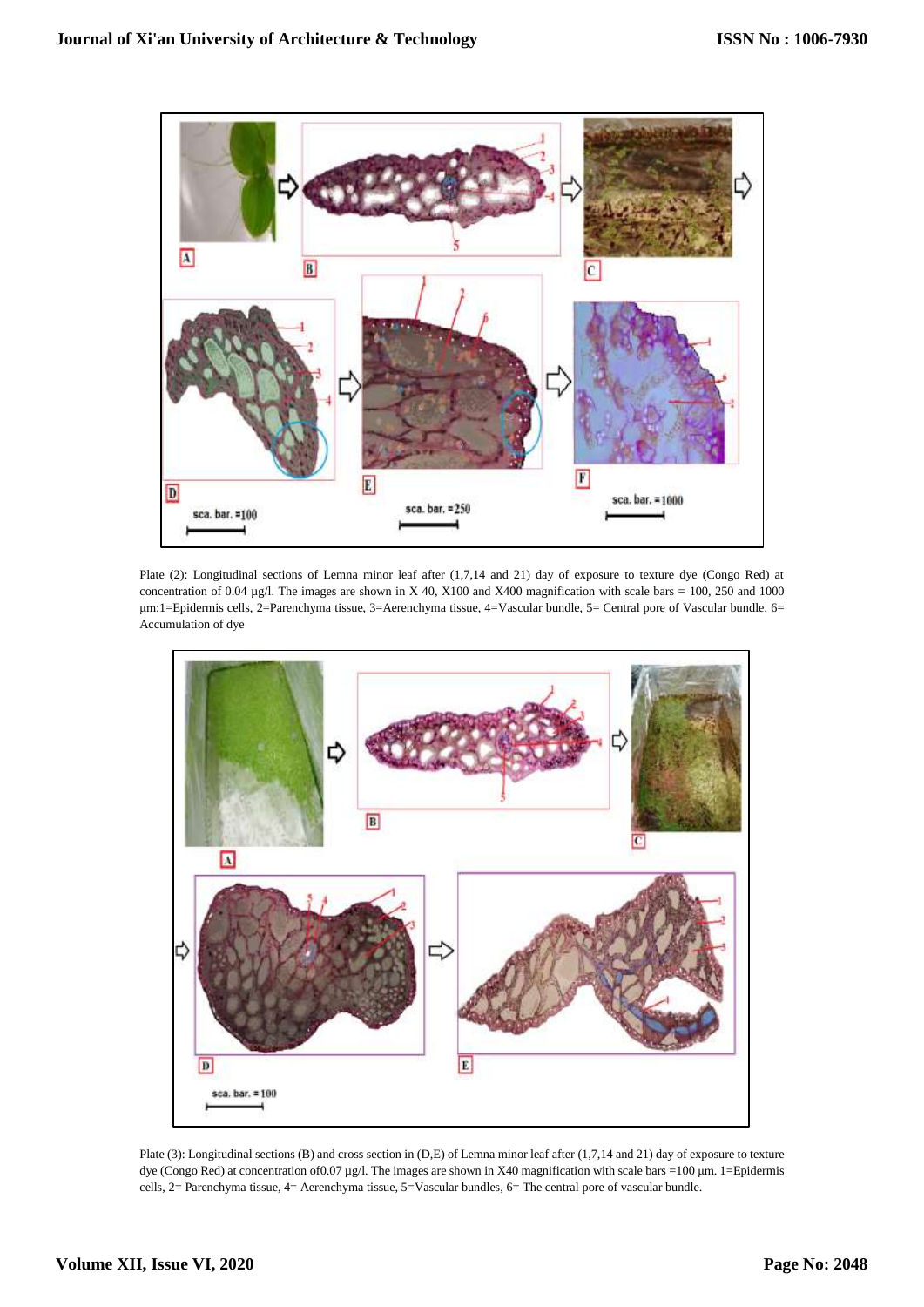

Plate (4): Longitudinal sections of Lemna minor leaf after (1,7,14 and 21) day of exposure to texture dye (Brilliant Green) at concentration of 0.01 µg/l.:1=Epidermis cells, 2=Parenchyma tissue, 3=Aerenchyma tissue, 4=vascular bundle, 5= Central pore of Vascular bundle, 6=multiple epidermis



Plate (5): Longitudinal sections of Lemna minor leaf after (1,7,14 and 21) day of exposure to texture dye (Brilliant Green) at concentration of 0.04  $\mu$ g/l. The images are shown in X 40 magnification with scale bars =100  $\mu$ m.:1=Epidermis cells, 2=Parenchyma tissue, 3=Aerenchyma tissue, 4=vascular bundle, 5= Central pore of Vascular bundle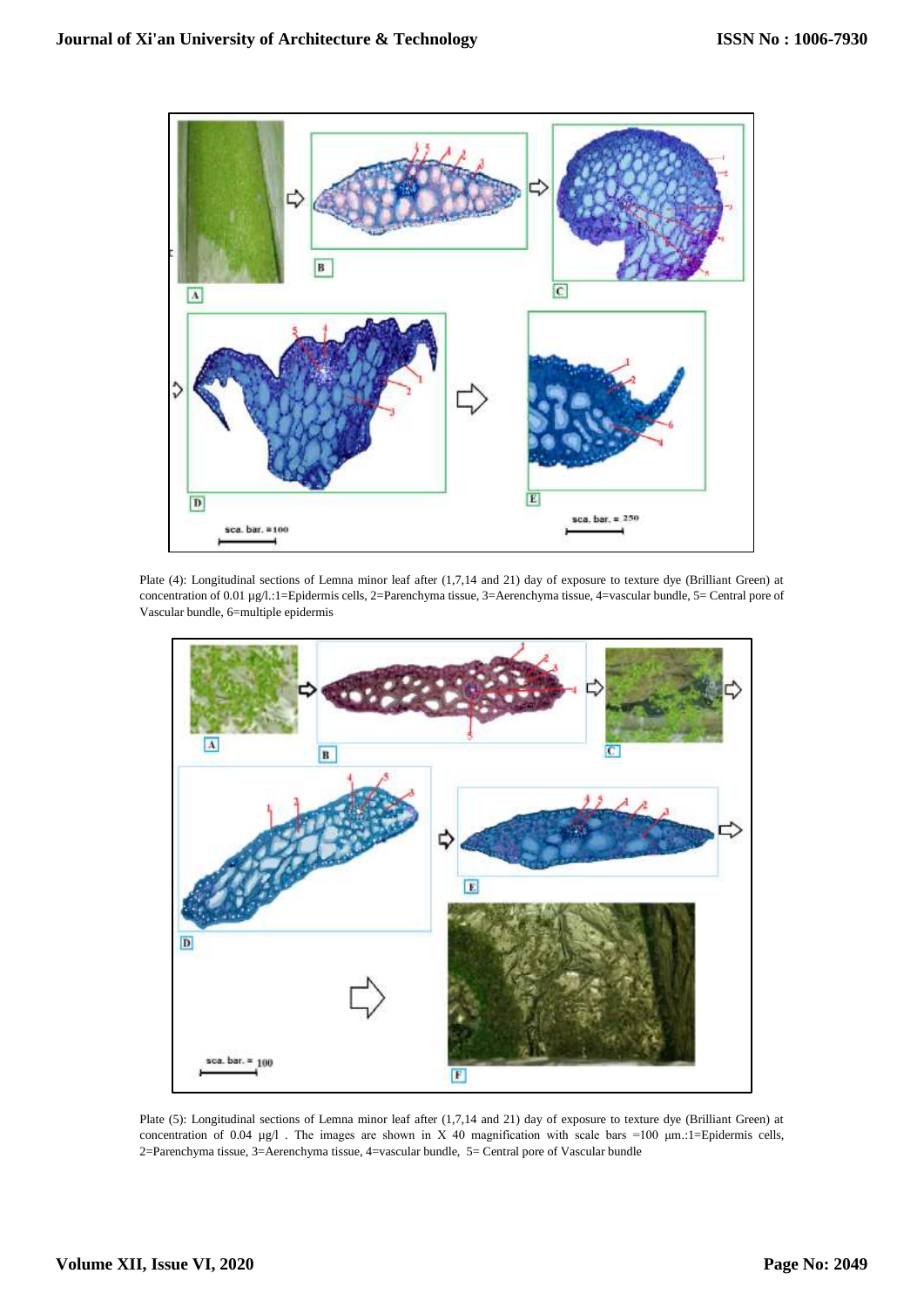

Plate (6): Longitudinal sections of Lemna minor leaf after (1,7,14 and 21) day of exposure to texture dye (Brilliant Green) at concentration of  $0.04 \mu g/l$ . The images are shown in X40, X100 and X400 magnification with scale bars = 100, 250 and 1000 μm.:1=Epidermis cells, 2=Parenchyma tissue, 3=Aerenchyma tissue, 4=Vascular bundle, 5= Central pore of Vascular bundle , 6= Accumulation of dye



Plate (7): Cross sections of Lemna minor leaf after (1,7,14 and 21) day of exposure to texture dye (Brilliant Green) at concentration of 0.07 µg/l. The images are shown in X40, X100 and X400 magnification with scale bars = 100, 250 and 1000 μm respectively:1=Epidermis cells, 2=Parenchyma tissue, 3=Aerenchyma tissue, 4=Vascular bundle, 5= Central pore of Vascular bundle , 6= Accumulation of dye.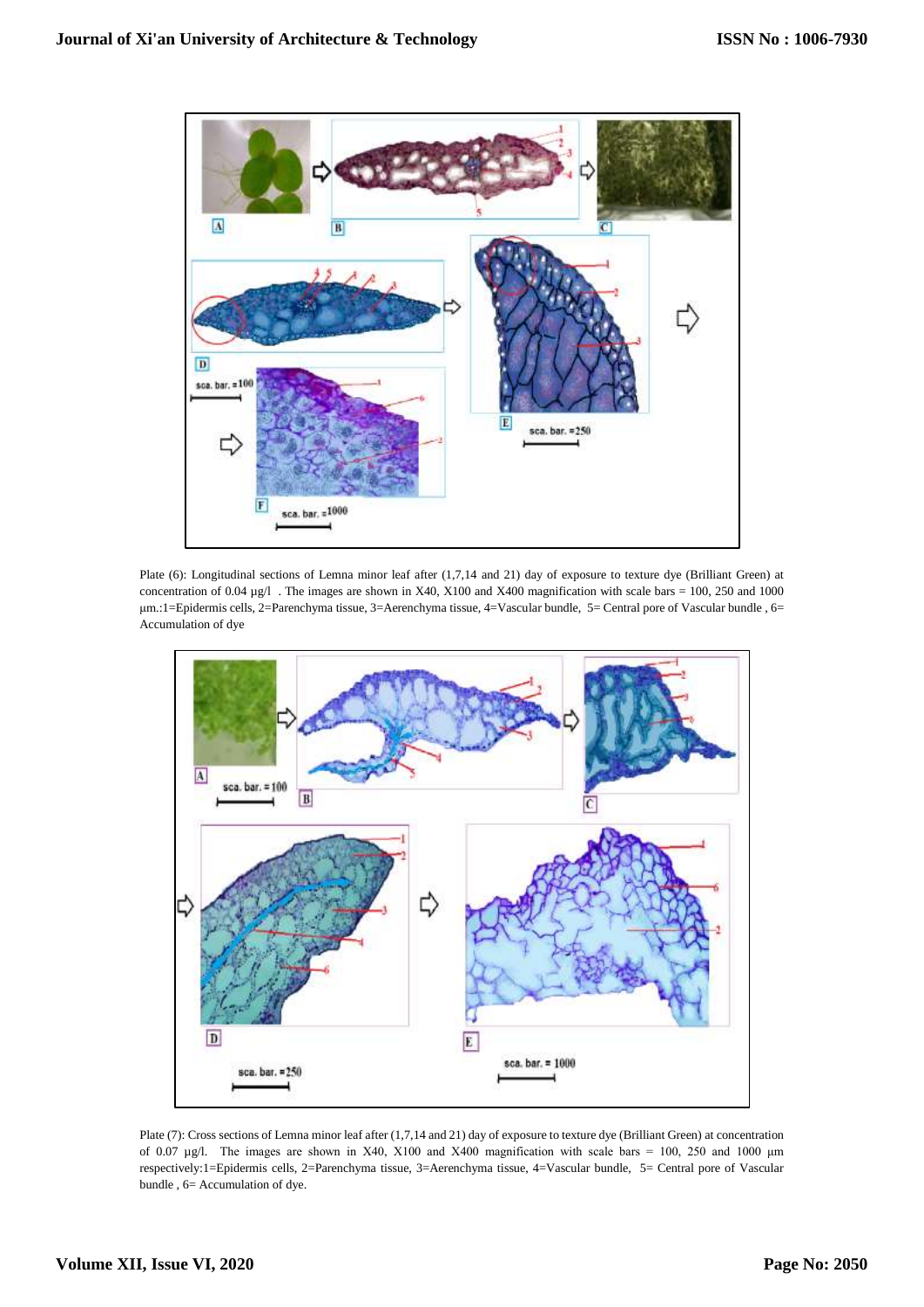| Dye type               | Day            | <b>Concentration</b><br>$(\mu g/L)$ | Vascular bundle<br>diameter | <b>Total leaf</b><br>thickness | <b>Lower Epidermis</b><br><b>Thickness</b> | Aernchema<br>thickness | <b>Upper Epidermis</b><br>thikness | <b>Mesophyle thickness</b> |
|------------------------|----------------|-------------------------------------|-----------------------------|--------------------------------|--------------------------------------------|------------------------|------------------------------------|----------------------------|
| Red Congo              | 7              | 0.01                                | 0.83                        | 0.75                           | 0.21                                       | 0.14                   | 0.22                               | 0.36                       |
|                        | 14             |                                     | 0.85                        | 0.74                           | 0.25                                       | 0.15                   | 0.26                               | 0.34                       |
|                        | 21             |                                     | 0.8                         | 0.72                           | 0.23                                       | 0.16                   | 0.233                              | 0.35                       |
|                        | 7              | 0.04                                | 0.64                        | 0.85                           | 0.53                                       | 0.22                   | 0.52                               | 0.24                       |
|                        | 14             |                                     | 0.62                        | 1.1                            | 0.54                                       | 0.22                   | 0.53                               | 0.25                       |
|                        | 21             |                                     | 0.63                        | 1.12                           | 0.55                                       | 0.22                   | 0.54                               | 0.26                       |
|                        | $\overline{7}$ | 0.07                                | 0.41                        | 0.8                            | 0.32                                       | 0.83                   | 0.31                               | 0.54                       |
|                        | 14             |                                     | 0.47                        | 0.78                           | 0.33                                       | 0.8                    | 0.27                               | 0.55                       |
|                        | 21             |                                     | 0.4                         | 0.71                           | 0.31                                       | 1                      | 0.33                               | 0.57                       |
| P.value(0.05) Con.     |                |                                     | $\bf{0}$                    | $\bf{0}$                       | 0                                          | 0                      | $\bf{0}$                           | $\bf{0}$                   |
| <b>Brilliant</b> green |                | 0.01                                | 0.32                        | 0.66                           | 0.42                                       | 0.22                   | 0.41                               | 0.52                       |
|                        | 14             |                                     | 0.31                        | 0.64                           | 0.41                                       | 0.24                   | 0.43                               | 0.53                       |
|                        | 21             |                                     | 0.31                        | 0.64                           | 0.42                                       | 0.22                   | 0.41                               | 0.53                       |
|                        | 7              | 0.04                                | 0.56                        | 0.51                           | 0.31                                       | 0.27                   | 0.527                              | 0.37                       |
|                        | 14             |                                     | 0.52                        | 0.53                           | 0.31                                       | 0.29                   | 0.503                              | 0.38                       |
|                        | 21             |                                     | 0.51                        | 0.54                           | 0.32                                       | 0.26                   | 0.5                                | 0.33                       |
|                        | $\overline{1}$ | 0.07                                | 0.53                        | 0.46                           | 0.23                                       | 0.25                   | 0.32                               | 0.15                       |
|                        | 14             |                                     | 0.51                        | 0.41                           | 0.25                                       | 0.22                   | 0.327                              | 0.18                       |
|                        | 21             |                                     | 0.59                        | 0.41                           | 0.27                                       | 0.21                   | 0.307                              | 0.12                       |
| P.value(0.05) Con.     |                |                                     | $\mathbf 0$                 | $\bf{0}$                       | $\mathbf{0}$                               | 0.031                  | $\mathbf{0}$                       | $\mathbf{0}$               |
| <b>Without</b><br>Dyes |                | Control                             | 1.5                         | 1.72                           | 0.17                                       | 0.1                    | 0.15                               | 0.32                       |
|                        | 14             |                                     | 1.4                         | 1.75                           | 0.14                                       | 0.3                    | 0.13                               | 0.35                       |
|                        | 21             |                                     | 1.5                         | 1.72                           | 0.12                                       | 0.2                    | 0.117                              | 0.35                       |

Table 1- Measurement of leaf in Lemna minor in millimeter

#### IV.CONCLUSION

This study concluded that Congo red and Brilliant green dyes could affect the anatomical characteristics of *Lemna minor* L. plant. Anatomical analyses of *Lemna minor* revealed several changes in the leaves of plants submitted to different concentrations of treatments compared with control. Exposure to dyes texture leads to a reduction in the size of blade thickness, number of conducting elements, the reduced cell size of the epidermis, and aerenchyma tissue. Stems undergo shifts in size, body, and arranging of cortical parenchyma cells, plants of the treatment with additional contamination had widened cell spaces in the cortex of parenchyma cells, reduced in vascular bundles.

#### V. AKNOWLEGEMENT

We would like to thankful Department of Ecology-Science Faculty and Biology Department, Faculty of Education for Girls- University of Kufa, Iraq to funding this work. Also, we would be thankful Prof Dr. Mohammed Jawad Al-Haidarey for supporting the team work in the lab of Advance Ecology.

#### REFERENCES

- [1] Danazumi, S., & Bichi, M. H. (2010). Industrial Pollution And Heavy Metals Profile Of Challawa River In Kano, Nigeria. Journal Of Applied Sciences In Environmental Sanitation, 5(1).
- [2] Agarwal, S. K. (2009). Pesticide Pollution (Vol. 3). APH Publishing Corporation New Delhi.

[3] Rehman, R., Murtaza, S., Zaman, W., & Shafique, U. (2012). Comparative Removal Of Congo Red Dye From Water By Adsorption On Grewia Asiatica Leaves, Raphanus Sativus Peels And... J. Chem. Soc. Pak, 34(1), 112.

[6] Barragán, B. E., Costa, C., & Márquez, M. C. (2007). Biodegradation Of Azo Dyes By Bacteria Inoculated On Solid Media. Dyes And Pigments, 75(1), 73-81.

[7] Gičević, A., Hindija, L., & Karačić, A. (2019). Toxicity Of Azo Dyes In Pharmaceutical Industry. In International Conference On Medical And Biological Engineering (Pp. 581-587). Springer, Cham.

[8] Puvaneswari, N., Muthukrishnan, J., & Gunasekaran, P. (2006). Toxicity Assessment And Microbial Degradation Of Azo Dyes.Indian Journal Of Experimental Biology,44:618-626.

[9] Banat IM, Nigam P, Singh D, Marchant R.(1996) Microbial Decolorization Of Textile-Dye-Containing Effluents: A Review. Bioresour Technol;58:217-227.

[10] Chung, K. T. (2016). Azo Dyes And Human Health: A Review. Journal Of Environmental Science And Health, Part C, 34(4),

<sup>[4]</sup> Saratale, R.G.; Saratale, G.D.; Chang, J.S. & Govindwar, S.P. (2011). Bacterial Decolorization And Degradation Of Azo Dyes: A Review. Journal Of The Taiwan Institute Of Chemical Engineers, Vol. 42, No. 1, Pp. 138–157, ISSN 1876-1070.

<sup>[5]</sup> Gosavi, V. D., & Sharma, S. (2014). A General Review On Various Treatment Methods For Textile Wastewater. J Environ Sci Comput Sci Eng Technol, 3, 29-39